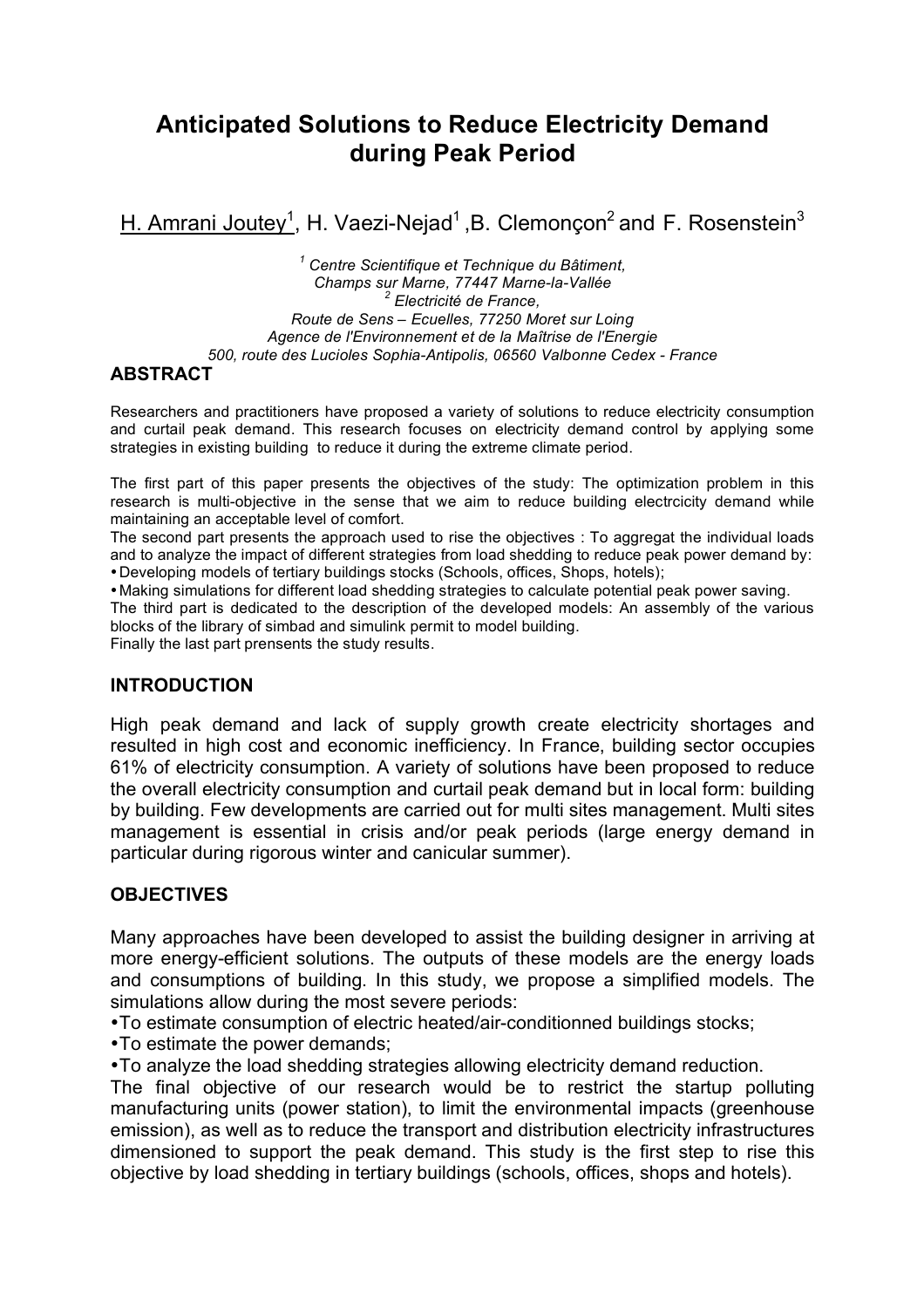## **APPROACH**

The study consists in analyzing the impact of different strategies from load shedding to reduce peak power demand by aggregating the individual loads. This study is applicated on a stock of tertiary buildings located in region PACA in south of France, more precisely the Alpes-Maritimes department during the periods when the weather conditions are most severe (the coldest week in winter and hottest in summer).

The means implemented to meet these aims consists:

- •To develop models of tertiary buildings stocks (Schools, offices, Shops, hotels).
- •To make simulation for different load shedding strategies.
- •To calculate potential peak power saving:
- By use: load shedding strategies on heating, air-conditioning and lighting.
- By type of building: load shedding strategies on different building types (buildings of the tertiary sector: schools, offices, trade, hotels).
- By energy performance: load shedding strategies on different energy performances defined as a preliminary by classes from buildings (good, bad).

SIMBAD (SIMulator of Building And Devices) is selected as simulation tool. The flexibility of this tool concerning the implementation (easily multiplication of the buildings) justifies this choice. SIMBAD is HVAC toolbox developed under the MATLAB/SIMULINK environment. This toolbox provides a large number of ready to use HVAC models and related utilities. The toolbox is made up of 12 groups of models and utilities and 1 group of pre-defined examples of installations with various HVAC heating or cooling systems.

#### **DESCRIPTION OF MODELS**

The simplified approaches are commonly employed. Firstly, the use of these approaches is justified by the compromise between the accuracy of results and the consuming time and hardware requirements for numerical simulations. Secondly, based on a lower number of input parameters as possible, the simplified models are versatile. There are 4 types of buildings implemented: schools, offices, shops, hotels.

For each homogenious stock, the number of buildings is defined by the user after that the corresponding inputs must be seized. An assembly of the various blocks of the library of simbad and simulink permit to model building with all its equipments, and to define the inputs and the outputs.



**Figure 1 : Structure of building model**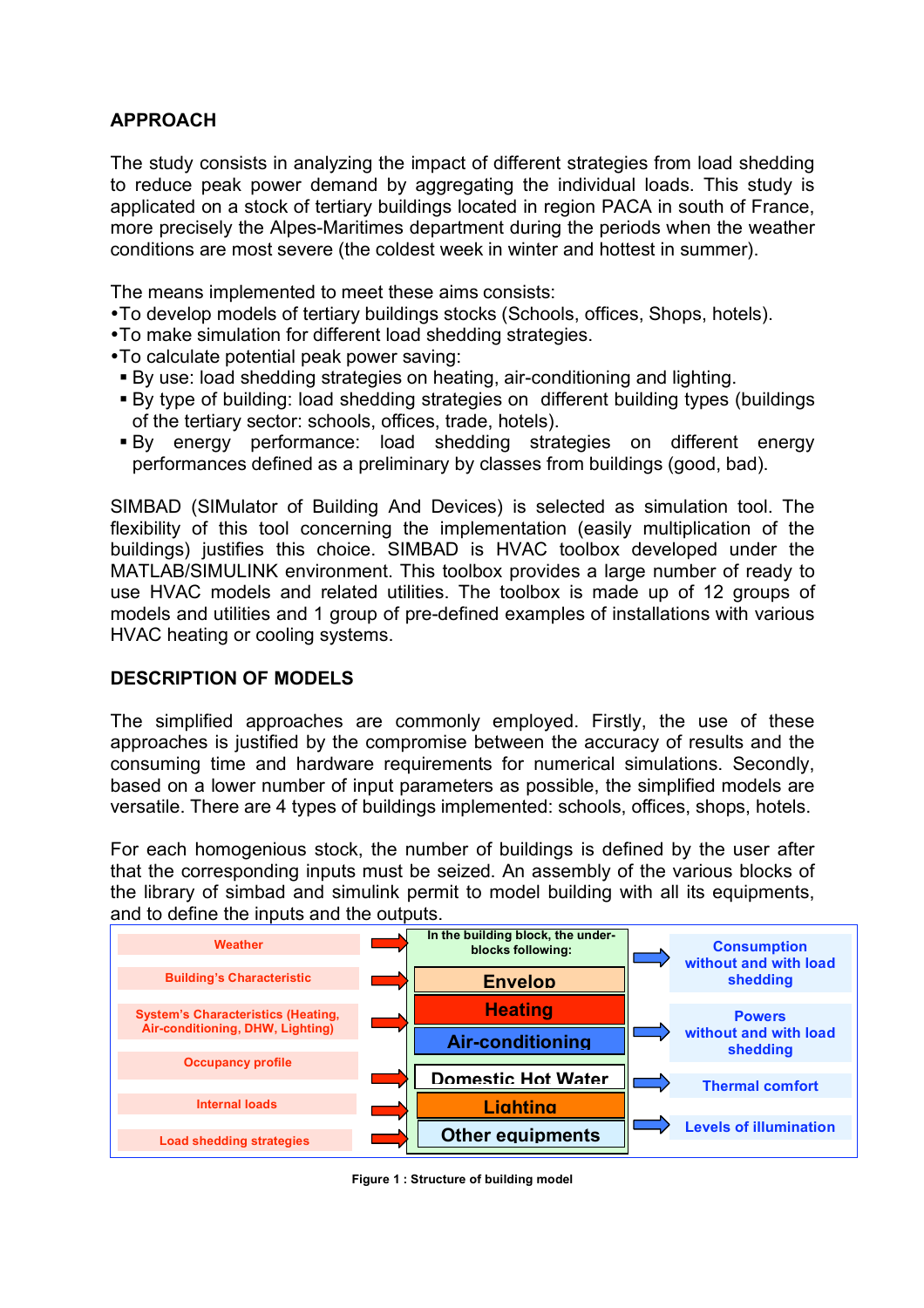### **HYPOTESIS**

Simulations are done for two categories of performances (good envelop and lighting, bad envelop and lighting. The values used are taken for the "RT2005" [1], french thermal rules, sectoral guides ADEME-AICVF [2] and "DPE method" [3].

The worst practice is defined by assimilating the building to an old building without insulation and with single glazing. Table 1 : Worst practice

| <b>Walls</b>        | abic <b>1.</b> WOISE practice<br><b>Windows</b> | <b>Ground floor</b> | <b>Upper ceiling</b> |
|---------------------|-------------------------------------------------|---------------------|----------------------|
| 20 cm stone         | Single glazing : $g = 0.85 \times 85\%$         | 20 cm concrete      | 1 cm wood            |
| $U = 3.5 W/(m^2.K)$ | U = 5 W/(m2.K)                                  | $U = 2.9 W/(m^2.K)$ | $U = 3.64 W/(m^2.K)$ |

The best practice is derived similar to a "passive standard house". The building elements composition associated to the best practice are exposed in the next table. Table 2 : Best practice

| TADIC Z . DESL PIACIICE          |                            |                                                                            |                      |  |  |  |  |  |  |  |  |  |
|----------------------------------|----------------------------|----------------------------------------------------------------------------|----------------------|--|--|--|--|--|--|--|--|--|
| <b>Walls</b>                     | <b>Windows</b>             | <b>Ground floor</b>                                                        | <b>Upper ceiling</b> |  |  |  |  |  |  |  |  |  |
| 1 cm wood, 15 cm insulation      | Low e argon filled double  | 15 cm insulation                                                           | 20 cm concrete       |  |  |  |  |  |  |  |  |  |
| 20 cm concrete, 1 cm gypsum      | glazing g=0.7 $\times$ 85% | 20 cm concrete                                                             | 1cm wood             |  |  |  |  |  |  |  |  |  |
| $U = 0.23$ W/(m <sup>2</sup> .K) | $U = 1.3 W/(m^2.K)$        | $\boxed{U = 0.25 \text{ W/(m}^2 \text{.K})}$ U = 0.2 W/(m <sup>2</sup> .K) |                      |  |  |  |  |  |  |  |  |  |

#### **SOME RESULTS**

The stock considered is the Alpes-Maritimes French department. The Table 3 prensents Surface area of the simulated stock buildings

| <b>Buildings</b> | Total area<br>(m <sup>2</sup> ) | % Electrical<br>heated area | <b>Electrical</b><br>heated area<br>(m <sup>2</sup> ) | $%$ Air-<br>conditioned area | Air-<br>conditioned<br>area $(m2)$ |
|------------------|---------------------------------|-----------------------------|-------------------------------------------------------|------------------------------|------------------------------------|
| <b>Schools</b>   | 1855970                         | 5%                          | 92798                                                 | 8%                           | 148 478                            |
| Offices          | 4 8 9 4 6 7 5                   | 30%                         | 1468402                                               | 30%                          | 1468402                            |
| <b>Shops</b>     | 2 580 876                       | 31%                         | 800 072                                               | 35%                          | 903 307                            |
| hotels           | 2 558 502                       | 26%                         | 665 211                                               | 30%                          | 767 551                            |

Table 3 : Electrical surface area of the simulated stock

#### Table 4 : Graphs legend

| <b>Winter period</b> |                                                                                                   |  |  |  |  |  |  |  |  |
|----------------------|---------------------------------------------------------------------------------------------------|--|--|--|--|--|--|--|--|
|                      | P_Ref : Total reference power called in MW                                                        |  |  |  |  |  |  |  |  |
|                      | P_Heat(-3h): Total power called in MW by applying a heating revival 3 hours before the occupation |  |  |  |  |  |  |  |  |
|                      | P_Tstp(-1°C):Total power called in MW by decreasing the set point temperature of heating of 1°C   |  |  |  |  |  |  |  |  |
|                      | P_Light(-25%): Total power called in MW by decreasing the lighting power of 25% when the          |  |  |  |  |  |  |  |  |
|                      | minimal limit of visual comfort for each type of building is assured                              |  |  |  |  |  |  |  |  |
| 5                    | P_Tstp-1°C + 25% Light: $4 + 5$                                                                   |  |  |  |  |  |  |  |  |
|                      | <b>Summer period</b>                                                                              |  |  |  |  |  |  |  |  |
| 6                    | P Ref: Idem Sc 1                                                                                  |  |  |  |  |  |  |  |  |
|                      | P_Tstp(+1°C): Total power called in MW by increasing the set point temperature of air-            |  |  |  |  |  |  |  |  |
|                      | conditionning of 1°C                                                                              |  |  |  |  |  |  |  |  |
|                      | P_Light(-25%): Idem Sc 4                                                                          |  |  |  |  |  |  |  |  |
| 9                    | P Tstp-1°C + 25% Light: 7+8                                                                       |  |  |  |  |  |  |  |  |

The Table 4 presents the Instructions for the comprehension of the graphs. On the graphs which follow, the x-axis represents time in hours for one day (the coldest day) and the axis of ordered represents the power called in MW in 5 different cases.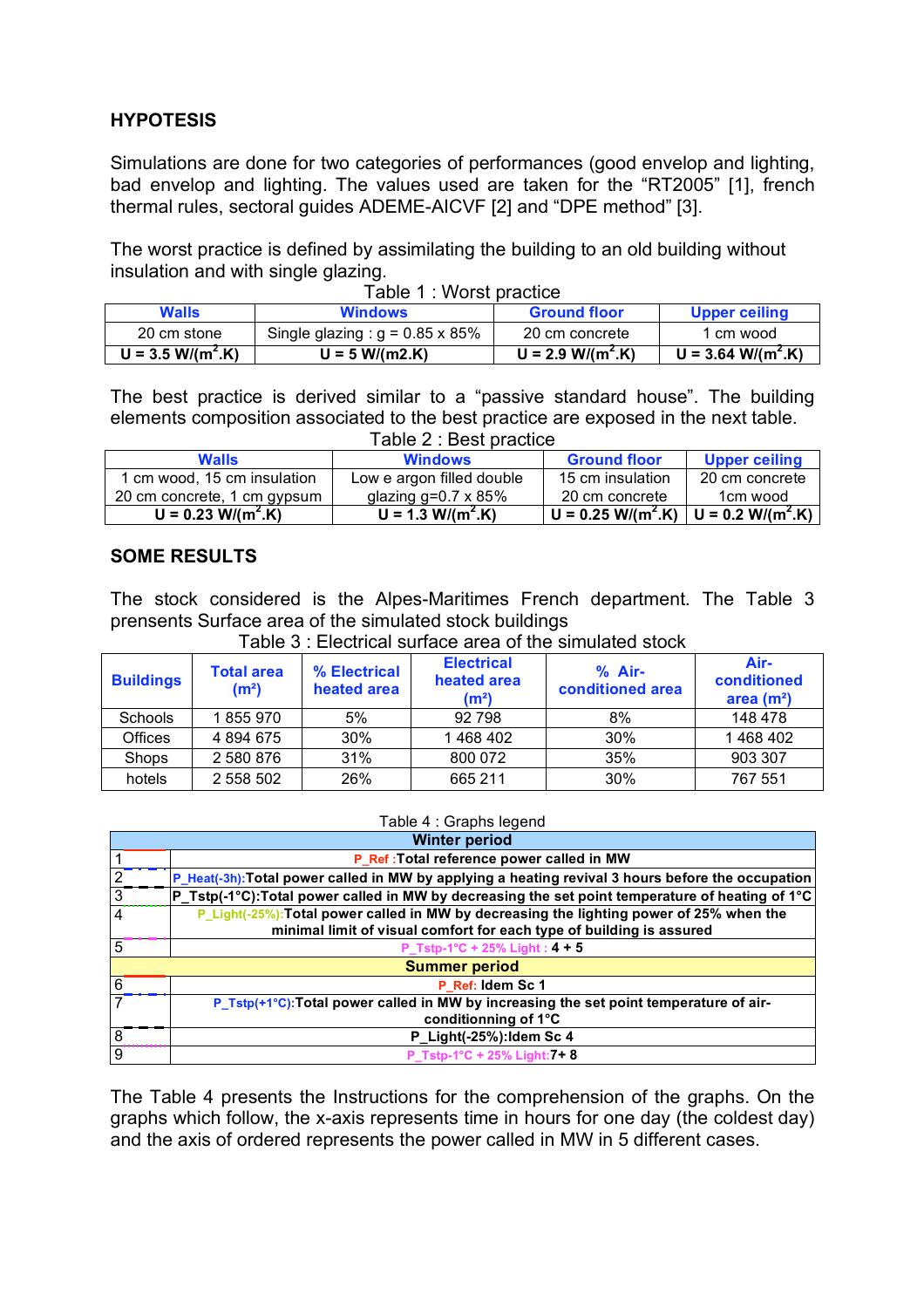For each building type, the summury of results are expressed in a table to express power demand: The maximum power called for each tariff time slot is expressed in this table.To measure the impact of each strategie on the power demand, a gain is calculated with the following formula:

 $\left( scenario_{i} \right) = \frac{\left( Power_{reference} - Power_{scenarioi} \right)}{Power_{scenarioi}}$ *reference reference*  $\overline{\phantom{a}}$  **s** *scenario<sub>i</sub> <sup>i</sup> Power Power Power*  $Gain(scenario) = \frac{(Power_{reference} -$ =



#### **Exemple of results : offices stock**

Figure 2 : Offices stock load curve

On the graph (Figure 2), for heating and for offices with bad thermic performances, the first peak of power demand is more reduced by application heating revival 3 hours before the occupation, then power decreased of the of lighting followed by the decrease of the heating set point temperature by 1°C. For offices with good performances, the needs of heating are only for the first hour of occupation and that then the internal gains are sufficient to maintain the heating set point temperature.

For air-conditionning period, the 25% lighting power reduction attenuates more the power demand. For the buildings with good performances, the heat stored during the day is not evacuated during night cooling because the envelop insulation is very good. For the buildings with bad performances, heat is evacuated by night cooling. So at the revival time, power demand for buildings with good performances is more important than power demand for buildings with bad performances.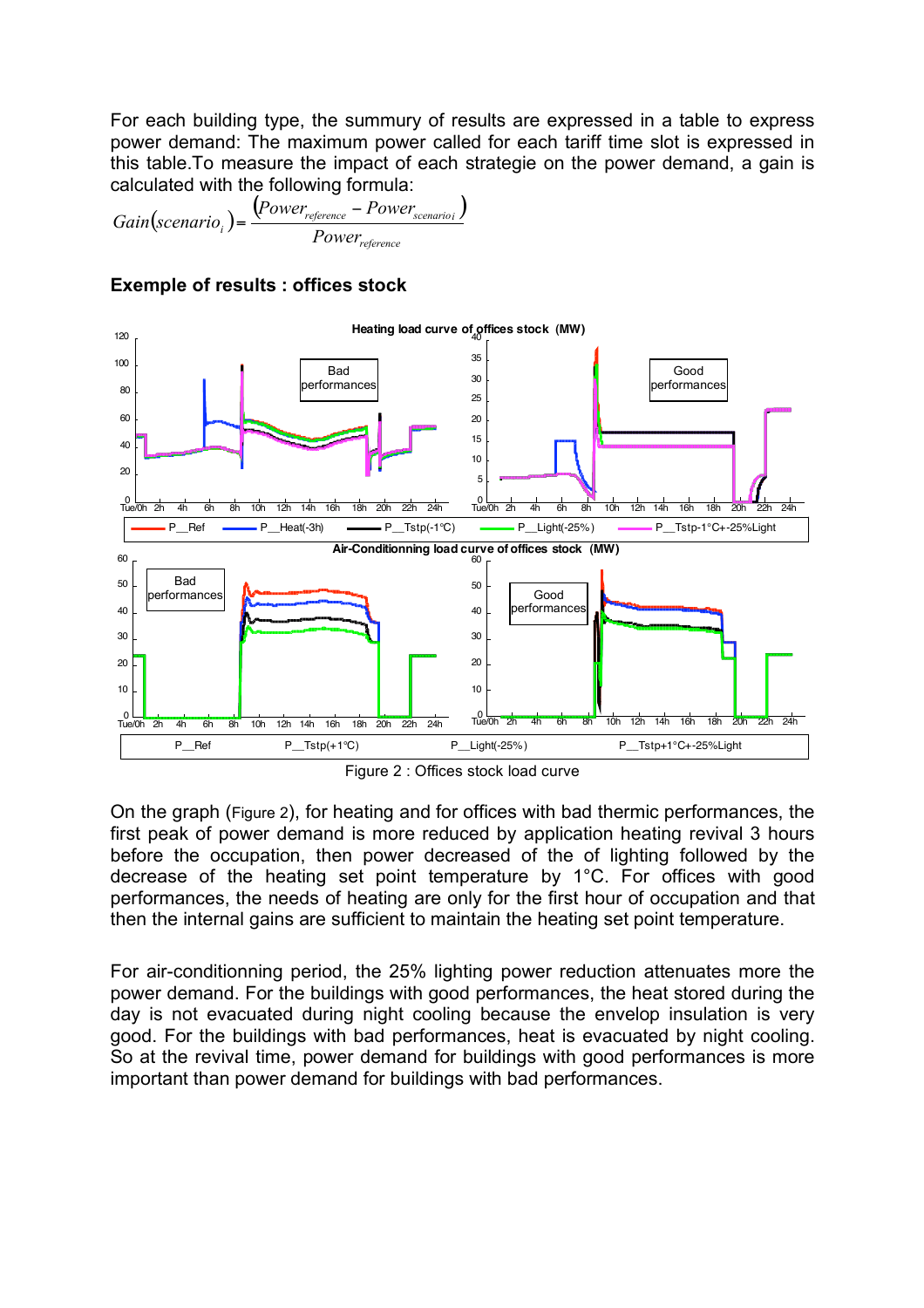|                                  | <b>Offices</b>            |     | <b>Heating</b> |                                    |    |             |         |                                                 |                |       | <b>Air-Conditionning</b> |                                                   |                          |             |                     |     |    |                                 |                         |                                                        |                  |       |
|----------------------------------|---------------------------|-----|----------------|------------------------------------|----|-------------|---------|-------------------------------------------------|----------------|-------|--------------------------|---------------------------------------------------|--------------------------|-------------|---------------------|-----|----|---------------------------------|-------------------------|--------------------------------------------------------|------------------|-------|
|                                  |                           |     |                | <b>Good Performances</b>           |    |             |         | <b>Bad Performances</b>                         |                |       |                          |                                                   | <b>Good Performances</b> |             |                     |     |    |                                 | <b>Bad Performances</b> |                                                        |                  |       |
|                                  |                           |     |                | Mon Tue Wed Thu Fri                |    |             | Mon Tue |                                                 | <b>Wed</b> Thu |       | lFri                     |                                                   |                          |             | Mon Tue Wed Thu Fri |     |    |                                 |                         | Mon Tue Wed Thu Fri                                    |                  |       |
|                                  | Power (MW)                |     |                |                                    |    |             |         |                                                 |                |       |                          | Power (MW)                                        |                          |             |                     |     |    |                                 |                         |                                                        |                  |       |
|                                  | P Ref                     |     | $37,4$ 37.5    |                                    |    |             |         |                                                 |                |       |                          | 37,5 37,5 37,5 39,2 100,9 100,9 100,9 100,9 P Ref |                          | 43.0 47.4   |                     |     |    |                                 |                         | 47,4 47,4 47,4 33,8 34,1 34,1 36,3 36,3                |                  |       |
| <b>Peak hours</b><br>"8h to 10h" | $P$ Heat(-3h)             |     | 24,4 24,4      |                                    |    |             |         | 24,4 24,4 24,4 78,0 78,0                        | 78,0           | -78,0 |                          | $78.0$ P Tstp $\leftrightarrow$ 1°C               |                          |             |                     |     |    |                                 |                         | 38,2 43,0 43,0 43,0 43,0 31,7 31,7 31,7 32,9 32,9      |                  |       |
| and "18h to                      | $P_T$ Tstp $(-1^\circ C)$ |     |                |                                    |    |             |         | 33,8 33,8 33,8 33,8 33,8 98,5 100,3 100,3 100,3 |                |       |                          | 100,3 P Light(-25%)                               |                          | $37,8$ 42,1 |                     |     |    |                                 |                         | 42,1 42,1 42,1 27,4 27,4 27,4 29,0 29,0                |                  |       |
| $20h$ "                          | <b>P</b> Light(-25%)      |     |                | 34,1 34,1 34,1 34,1 34,1 34,1      |    |             |         | 95,8                                            | 95,8           | 95,8  |                          | 95,8 P Tstp+1°C + -25% Light                      |                          | $32,9$ 37,7 |                     |     |    |                                 |                         | 37,7 37,7 37,7 24,7 24,7 24,7 24,7 25,7 25,7           |                  |       |
|                                  | P Tstp-1°C + -25% Light   |     |                | 31,0 31,0 31,0 31,0 31,0 31,0 93,4 |    |             |         | 95,2                                            | 95,2           | 95,2  | 95,2                     |                                                   |                          |             |                     |     |    |                                 |                         |                                                        |                  |       |
| Day                              | P Ref                     |     |                | 17,3 17,3 17,3 17,3 17,3 57,6      |    |             |         | 58,3                                            | 58,3           | 58,3  |                          | 58.3P Ref                                         |                          |             |                     |     |    |                                 |                         | 30,0 30,0 30,0 30,7 30,7 34,2 34,2 34,2 34,2 34,2 34,2 |                  |       |
| hours"6h to                      | P Heat(-3h)               |     |                | 17,3 17,3 17,3 17,3 17,3 56,6      |    |             |         | 58,6                                            | 58,6           | 58,6  |                          | 58.6 P Tstp(+1°C)                                 |                          | 29,4 29,4   |                     |     |    | 29,4 30,2 30,2 32,1 32,1        |                         |                                                        | $32,1$ 32,1 32,1 |       |
|                                  | 8h", "10h to P_Tstp(-1°C) |     |                | 17,3 17,3 17,3 17,3 17,3 50,4      |    |             |         | 51,4                                            | 51,4           | 51,4  |                          | 51.4 P Light(-25%)                                |                          |             |                     |     |    |                                 |                         | 25,2 25,2 25,2 25,8 25,8 27,7 27,7 27,7 27,8 27,8      |                  |       |
| 18h" and<br>"20h to 22h"         | P_Light(-25%)             |     |                | 13,6 13,6 13,6 13,6 13,6 56,5      |    |             |         | 57,2                                            | 57,2           | 57,2  |                          | $57.2$ P Tstp+1°C + -25% Light                    |                          |             |                     |     |    |                                 |                         |                                                        |                  |       |
|                                  | P Tstp-1°C + -25% Light   |     |                | 13,6 13,6 13,6 13,6 13,6 49,3      |    |             |         | 50,3                                            | 50,3           | 50,3  | 50,3                     |                                                   |                          |             |                     |     |    |                                 |                         |                                                        |                  |       |
|                                  | P Ref                     |     |                | 21,5 22,8 22,8 22,8 22,8 47,6      |    |             |         | 54,2                                            | 54,5           | 54,5  |                          | 54.5 P Ref                                        |                          |             |                     |     |    |                                 |                         |                                                        |                  |       |
| Off peak                         | $P$ Heat(-3h)             |     |                | 21,5 22,8 22,8 22,8 22,8 89,5      |    |             |         | 89,5                                            | 89,5           | 89,5  |                          | $89.5$ P_Tstp(+1°C)                               |                          |             |                     |     |    |                                 |                         |                                                        |                  |       |
| hours "22h                       | $P$ Tstp $(-1^{\circ}C)$  |     |                | 21,5 22,8 22,8 22,8 22,8 48,5      |    |             |         | 55,3                                            | 55,5           | 55,5  |                          | 55,5 P Light(-25%)                                |                          |             |                     |     |    |                                 |                         |                                                        |                  |       |
| to 6h"                           | P Tstp-1°C + -25% Light   |     |                | 21,5 22,8 22,8 22,8 22,8 47,6      |    |             |         | 54,3                                            | 54,5           | 54,5  |                          | $54.5$ P Tstp+1°C + -25% Light                    |                          |             |                     |     |    |                                 |                         |                                                        |                  |       |
|                                  | P Tstp-1 $°C + 25%$ Light |     |                | 21,5 22,8 22,8 22,8 22,8 48,5      |    |             |         | 55,3                                            | 55,5           | 55,5  | 55,5                     |                                                   |                          |             |                     |     |    |                                 |                         |                                                        |                  |       |
|                                  |                           |     |                |                                    |    |             |         |                                                 |                |       |                          |                                                   |                          |             |                     |     |    |                                 |                         |                                                        |                  |       |
|                                  | <b>Gain</b>               |     |                |                                    |    |             |         |                                                 |                |       |                          | Gain                                              |                          |             |                     |     |    |                                 |                         |                                                        |                  |       |
|                                  | Heat(-3h)                 |     | 35% 35%        |                                    |    | 35% 35% 35% | 10%     | 11%                                             | 11%            | 11%   | 11%                      |                                                   |                          |             |                     |     |    |                                 |                         |                                                        |                  |       |
|                                  | $Tstp(-1^{\circ}C)$       | 10% | 10%            |                                    |    | 10% 10% 10% | 1%      | 1%                                              | 1%             | 1%    |                          | $1\%$ Tstp +1°C                                   | 11%                      | - 9%        | 9%                  | -9% | 9% | 6%                              | 6%                      | 6%                                                     |                  | 9% 9% |
|                                  | Light(-25%)               | 9%  | 9%             | 9%                                 | 9% | 9%          | 5%      | 5%                                              | 5%             | 5%    |                          | 5% Light(-25%)                                    |                          |             |                     |     |    | 12% 11% 11% 11% 11% 19% 19%     |                         |                                                        | 19% 20% 20%      |       |
|                                  | Tstp-1 $°C + 25%$ Light   |     |                | 17% 17% 17% 17% 17%                |    |             | 6%      | 6%                                              | 6%             | 6%    |                          | 6% Tstp+1°C + -25% Light                          |                          |             |                     |     |    | 24% 21% 21% 21% 21% 21% 26% 26% |                         | 26% 29% 29%                                            |                  |       |

Table 5 : maximal power demand of offices stock

For the heating period, the heating revival 3 hours before the occupation gives the most important gain for both levels of performance of building. If we consider only the peak hours tariff, the heating revival 3 hours before the occupation gives for buildings with bad performances a gain of 23% (100\*[100.9-78]/100.9). This gain does not appear on the table because the power demand of the strategie "heating revival 3 hours before the occupation" is more important on off peak hours than on peak hours.

## **CONCLUSION**

This paper deals with the reducing peak power demand by analyzing the impact of different strategies from load shedding.The results of simulations are resumed on the following tables. Table 6 : Legend

|                                    | Table 6 : Legeng                                                                                                                                           |                                                    |                                                                                                           |
|------------------------------------|------------------------------------------------------------------------------------------------------------------------------------------------------------|----------------------------------------------------|-----------------------------------------------------------------------------------------------------------|
| $P$ Heat(-3h)<br>$/C$ Heat $(-3h)$ | Total power called/consumption by applying a<br>heating revival 3 hours before the occupation                                                              | $P$ Tstp $(-1^{\circ}C)$<br>/C $Tstp(-1^{\circ}C)$ | Total power called/consumption the set<br>point temperature of heating of 1°C                             |
| $P$ Light(-25%)<br>/C Light(-25%)  | Total power called/consumption by decreasing the<br>lighting power of 25% when the minimal limit of<br>visual comfort for each type of building is assured | $P$ Tstp $(+1^{\circ}C)$<br>/C $Tstp(+1^{\circ}C)$ | Total power called/consumption by<br>increasing the set point temperature of air-<br>conditionning of 1°C |
|                                    | Best practice                                                                                                                                              |                                                    | Worst practice                                                                                            |

| Maximal gain (%)    | Schools |       | <b>Offices</b> |                          | Shops     |       |    | <b>Hotels</b> | All buildings |       |  |  |  |
|---------------------|---------|-------|----------------|--------------------------|-----------|-------|----|---------------|---------------|-------|--|--|--|
| <b>Coldest week</b> | ÷.      | ۰     | $\ddot{}$      | $\overline{\phantom{0}}$ | $\ddot{}$ |       | ÷  | ٠             | $\ddot{}$     |       |  |  |  |
| $P$ Heat(-3h)       | 23%     | $-3%$ | 35%            | 11%                      | 22%       | 14%   |    |               | 17%           | 10%   |  |  |  |
| $C$ Heat(-3h)       | $-4%$   | $-5%$ | $-4%$          | $-5%$                    | $-4%$     | $-6%$ |    |               | $-3%$         | $-4%$ |  |  |  |
| $P_Tstp(-1°C)$      | 5%      | 2%    | 10%            | 1%                       | 6%        | $1\%$ | 4% | 5%            | 8%            | 5%    |  |  |  |
| $C_Tstp(-1°C)$      | 8%      | 6%    | 2%             | 7%                       | $1\%$     | 6%    | 8% | 10%           | 3%            | 7%    |  |  |  |
| P Light(-25%)       | 3%      | 3%    | 9%             | 5%                       | 12%       | 6%    | 3% | 3%            | 9%            | 4%    |  |  |  |
| C Light(-25%)       | 3%      | $1\%$ | 14%            | 2%                       | 15%       | 2%    | 7% | 2%            | 12%           | 2%    |  |  |  |

#### Table 7 : Maximal gains in coldest week

According to the Table 7, we deduce for the power demand in winter what follows: